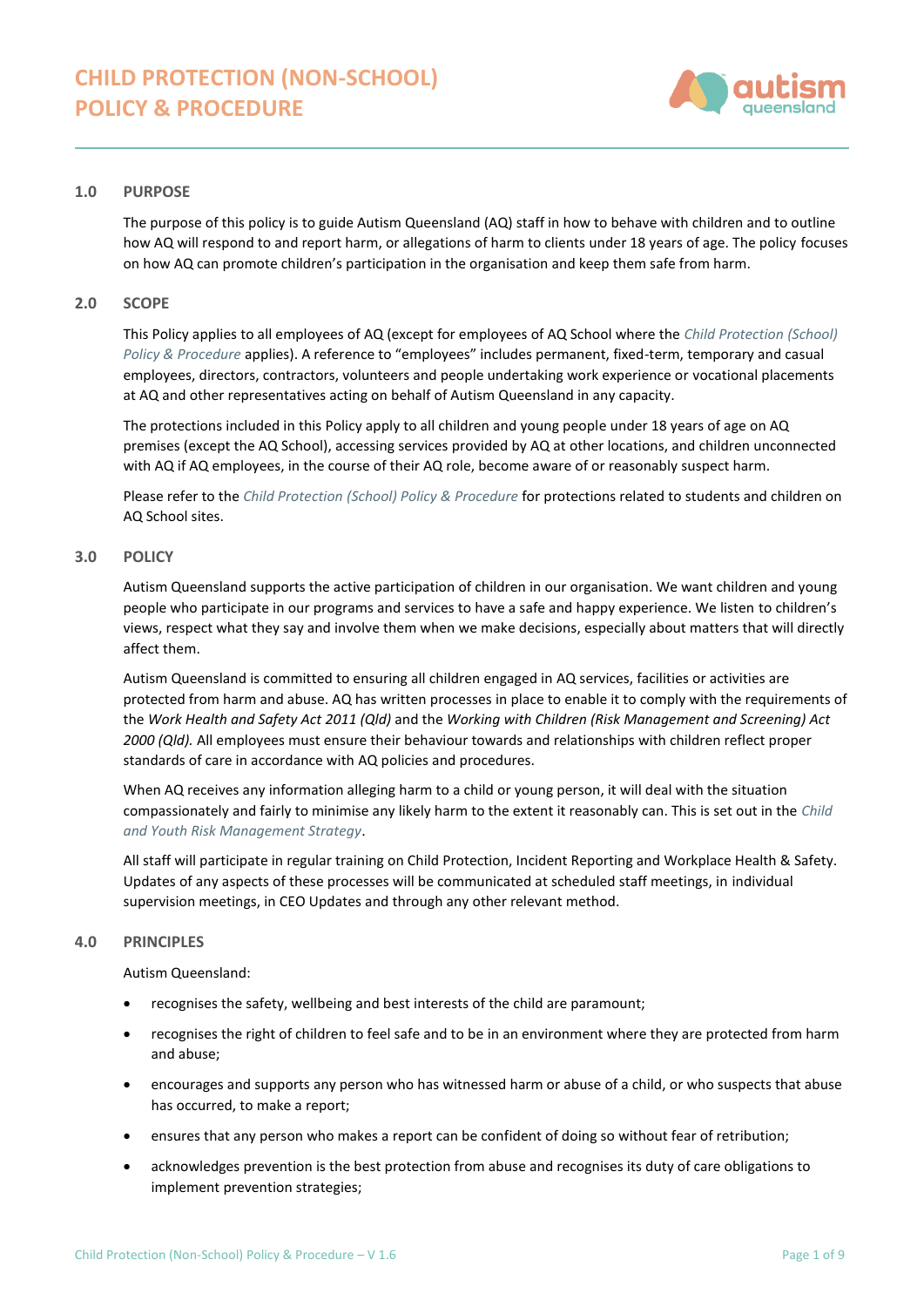

- maintains a rigorous and consistent recruitment, screening and selection process and provides regular Child Protection training and information sessions to ensure employees respect the rights of children, understand this policy, and are aware of current legislation about abuse and neglect;
- discourages employees from being alone with a child or out of "sight and/or sound" of other adults and where this is not possible, applies robust risk assessment, and other strategies are implemented;
- maintains transparent procedures for children and employees to raise concerns or complaints, including the requirement for employees to assist children and their families or guardians to raise any concerns and access the complaints process;
- will respond quickly, considerately and effectively where harm or abuse has occurred, to protect children from any further harm;
- will assist children throughout their involvement with counselling, medical and/or legal services that may take place as a consequence of harm or abuse, including any investigations;
- will assist children and/or their families, where appropriate, to access advocacy support;
- will take disciplinary action against an employee who fails to report or attempts to cover up any incidents of actual or potential harm or abuse

# **5.0 DEFINITIONS**

# **5.1 Harm**

Harm to a child (Section 9 of the *Child Protection Act 1999*) is any detrimental effect of a significant nature on the child's physical, psychological or emotional wellbeing.

It is immaterial how the harm is caused. Harm can be caused by:

- physical, psychological or emotional abuse or neglect; or
- sexual abuse or exploitation;
- a single act, omission or circumstance; or
- a series or combination of acts, omissions or circumstances.

#### **5.2 Child Abuse**

Child Abuse is a single incident or a number of incidents that take place over time. The *Child Protection Act 1999* considers whether a child:

- has suffered harm, is suffering harm, or is at risk of harm;
- has a parent or guardian able and willing to protect the child from harm.

There are four different types of child abuse that lead to harm:

- physical abuse;
- sexual abuse;
- emotional abuse;
- neglect.

#### **5.2.1 Physical Abuse**

Physical abuse occurs when a child has suffered, or is at risk of suffering, non-accidental physical trauma or injury. Physical abuse can include hitting, punching, kicking, strangling, shaking, throwing, burning,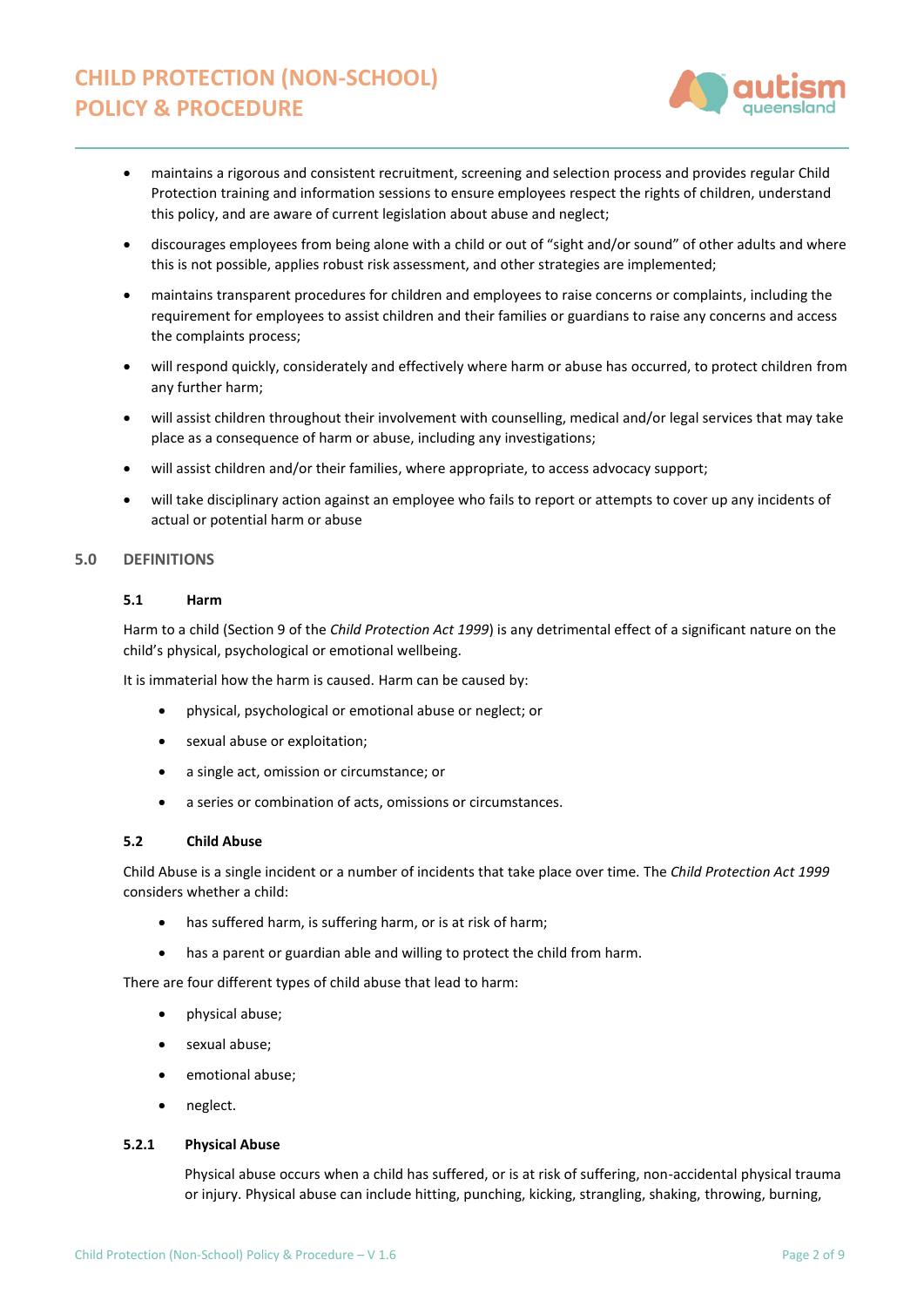

biting, poisoning, smothering. Physical abuse does not always leave visible marks or injuries. Regardless of marks or injuries, the act itself causes trauma to the child.

# **5.2.2 Sexual Abuse**

Child sexual abuse occurs when an adult, adolescent or child use their power or authority to involve a child in sexual activity. Child sexual abuse can cause physical and emotional harm to a child.

Sexual abuse can be physical, verbal or emotional and can include but is not limited to the following:

- kissing or holding, or touching a child in a sexual manner;
- exposing a sexual body part to a child;
- having sexual relations with a child;
- talking in a sexually explicit way that is not age or developmentally appropriate;
- making obscene phone calls or remarks to a child;
- sending obscene mobile text messages or emails to a child;
- fondling a child in a sexual manner;
- persistently intruding on a child's privacy;
- penetrating the child's vagina or anus by either the penis, finger or any other object;
- oral sex;
- rape;
- incest;
- showing pornographic films, magazines, internet sites or photographs to a child;
- having a child pose or perform in a sexual manner;
- forcing a child to watch a sexual act;
- child prostitution.

# **5.2.3 Emotional Abuse**

Emotional abuse occurs when abuse impairs or threatens a child's social, emotional, cognitive or intellectual development. It can include emotional deprivation due to persistent rejection, hostility and threats, teasing, bullying, yelling, criticism or exposure to domestic and/or family violence.

# **5.2.4 Neglect**

Neglect occurs when a child's needs are not met, affecting their health and development. Basic needs include food, housing, health care, clothing, personal hygiene, and adequate supervision.

# **5.3 Child in Need of Protection**

A Child in Need of Protection (Section 10 of the *Child Protection Act 1999*) is a child who: has suffered significant harm, is suffering significant harm, or is at unacceptable risk of suffering significant harm; and does not have a parent or guardian able and willing to protect the child from the harm.

# **5.4 Reportable Suspicion**

A Reportable Suspicion about a child is a reasonable suspicion that the child: has suffered, is suffering, or is at unacceptable risk of suffering, harm caused by physical, sexual or emotional abuse or neglect; and does not have a parent able and willing to protect the child from the harm.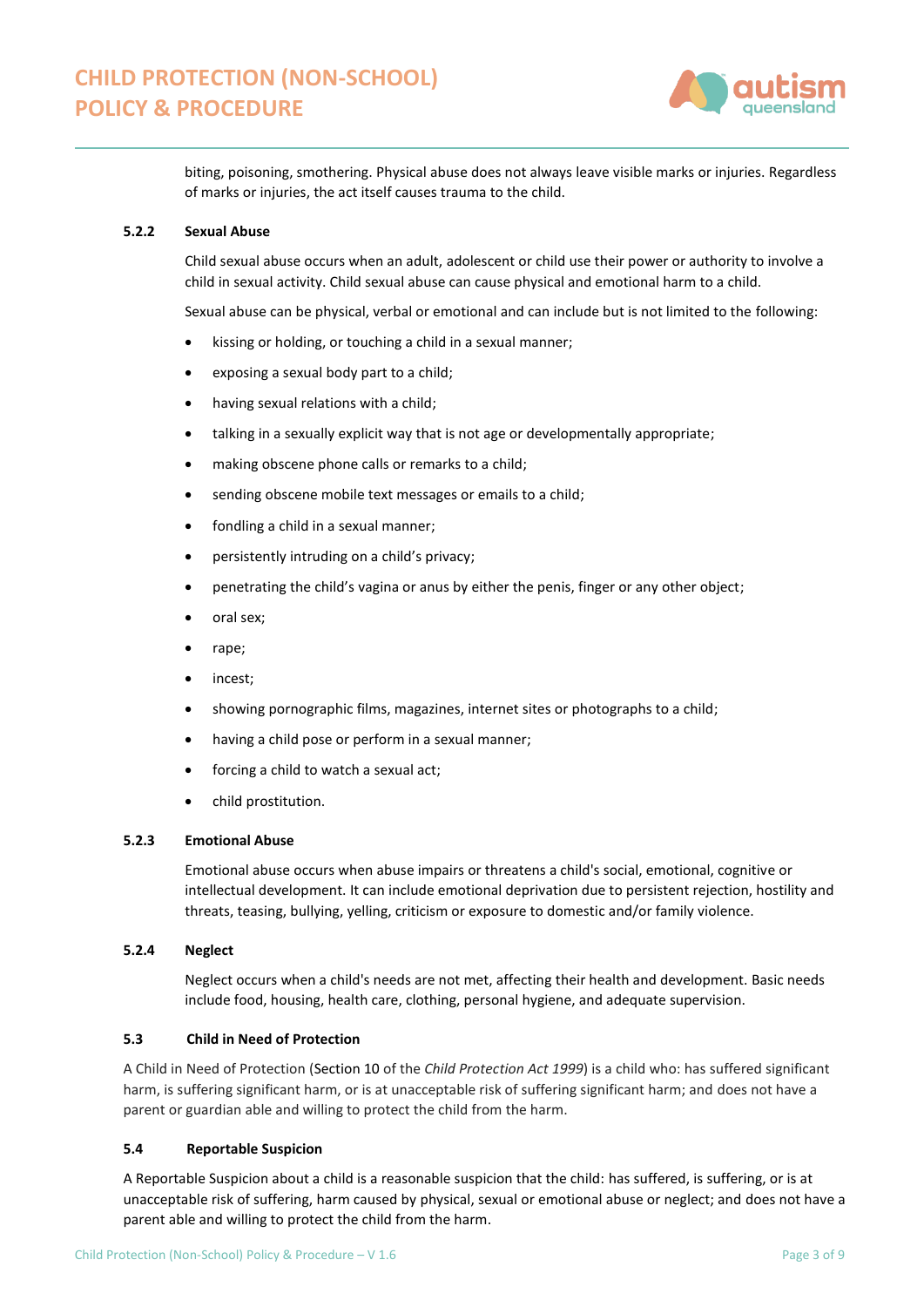

#### **5.5 National Disability Insurance Scheme (NDIS) Quality and Safeguards Commission**

An independent government agency established to improve the quality and safety of NDIS supports and services, including the implementation of Positive Behaviour Support and the use of Restrictive Practices.

#### **5.6 NDIS Quality and Safeguards Commission Reportable Incident**

Registered NDIS providers are required to record and manage all incidents that happen in the delivery of NDIS supports and services in their internal incident management systems, and **notify the NDIS Commission of reportable incidents**.

Registered NDIS providers must notify the NDIS Commission, via the NDIS Commission Portal, of all reportable incidents (including allegations), even where the provider has recorded and responded within their own incident management system.

For an incident to be reportable a certain act or event needs to have happened (or alleged to have happened) **in connection with the provision of supports or services by the registered NDIS provider**. This includes:

- The death of a person with disability
- Serious injury of a person with disability
- Abuse or neglect of a person with disability
- Unlawful sexual or physical contact with, or assault of, a person with disability
- Sexual misconduct, committed against, or in the presence of, a person with disability, including grooming of the person with disability for sexual activity
- Unauthorised use of restrictive practices in relation to a person with disability.

#### **6.0 PROCEDURE**

The following procedure provides processes for responding to allegations and/or identification of actual or suspected child abuse or harm. All actions in these matters are strictly confidential and are to be carried out in accordance with the *[Privacy Policy](https://autismqueenslandlimited.sharepoint.com/sites/AQQADocuments/All%20Documents/Privacy%20Policy.pdf)*. Also refer to the *[Incident Management Policy & Procedure](https://autismqueenslandlimited.sharepoint.com/sites/AQQADocuments/All%20Documents/Incident%20Management%20Policy%20&%20Procedure.pdf)* for further details on reporting procedures.

#### **6.1 Responding to Reports of Harm**

- In all aspects of service delivery, highlight and prioritise the importance of preventing and responding to concerns of harm to children, whether it is alleged or actual.
- Respond immediately to any allegation of abuse or neglect of a child.
- Address detection, allegations and reporting of harm and abuse in accordance with training and relevant AQ policies and procedures.
- Respond to abuse and neglect with specific consideration to the age of the child. Support the child through investigation of any allegations, as directed by Child Safety.
- Maintain strict confidentiality around any allegations and/or investigations, including where an alleged perpetrator of harm is an AQ employee. Due process and fair treatment will be extended to every person throughout the investigation and in any legal proceedings.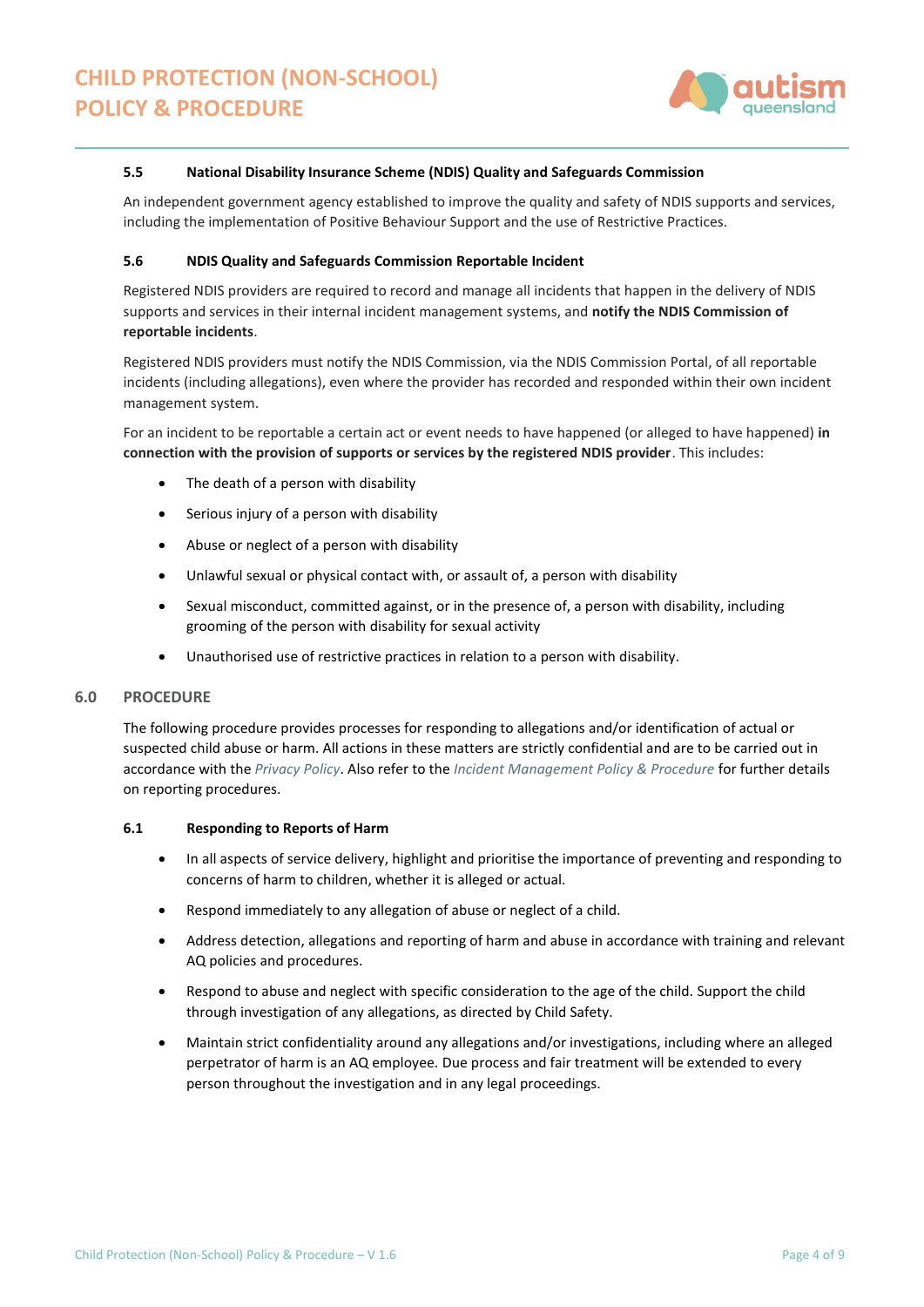

### **6.2 Reporting Child Abuse<sup>1</sup>**

#### **Criminal Code (Child Sexual Offences Reform) and Other Legislation Amendment Act 2020**

- **All adults** must report sexual offending to the **Police** unless they have a reasonable excuse. This includes current or historical offending.
- **All adults** in an institutional setting (e.g. a school, church or sporting club) must protect children from the risk of a sexual offence being committed against them.

### **Section 13E (3) of the Child Protection Act 1999**

If a doctor, registered nurse, teacher or early education and care professional forms a 'reportable suspicion' about a child "in the course of their engagement in their profession", they must make a written report.

#### **6.2.1 Employees**

**IF YOU ARE AN AQ STAFF MEMBER AND YOU ARE WORRIED ABOUT A CHILD:**

If the **child is in immediate danger**, then:

- Make the child safe, provide medical assistance as required, and/or remove the source of harm or potential harm from the person (e.g. other people, harmful objects) if it is safe to do so;
- Call emergency services if necessary;
- Immediately inform your direct manager, or, if not available, your managers' manager or any other manager or the Client Safety and Wellbeing Manager;
- If you cannot leave the child, direct any other staff member to contact the above people on your behalf;
- If you are at a school other than AQ's own school, report to that school's principal, follow that school's child protection policy as directed by the principal and also inform your direct manager as soon as possible;
- Make written notes as soon as possible;
- Inform the Client Safety and Wellbeing Manager;
- Follow all directions given to you by your direct manager, the Client Safety and Wellbeing Manager and/or other managers involved.

### **Otherwise:**

- Inform your direct manager as soon as you have any concerns this might not be one specific situation but an accumulation of observations;
- Make written notes of event/s as soon as possible;
- If you are at a school other than AQ's own school, inform that school's principal, follow that school's child protection policy as directed by the principal and also inform your direct manager as soon as possible;
- Inform the Client Safety and Wellbeing Manager;
- Follow all directions given to you by your direct manager, the Client Safety and Wellbeing Manager and/or other managers involved;
- Discussion with your direct manager will clarify what the next steps need to be;

<sup>1</sup> *Education (Accreditation of Non-State Schools) Regulation 2017 (Qld) s.16 (2)(d)*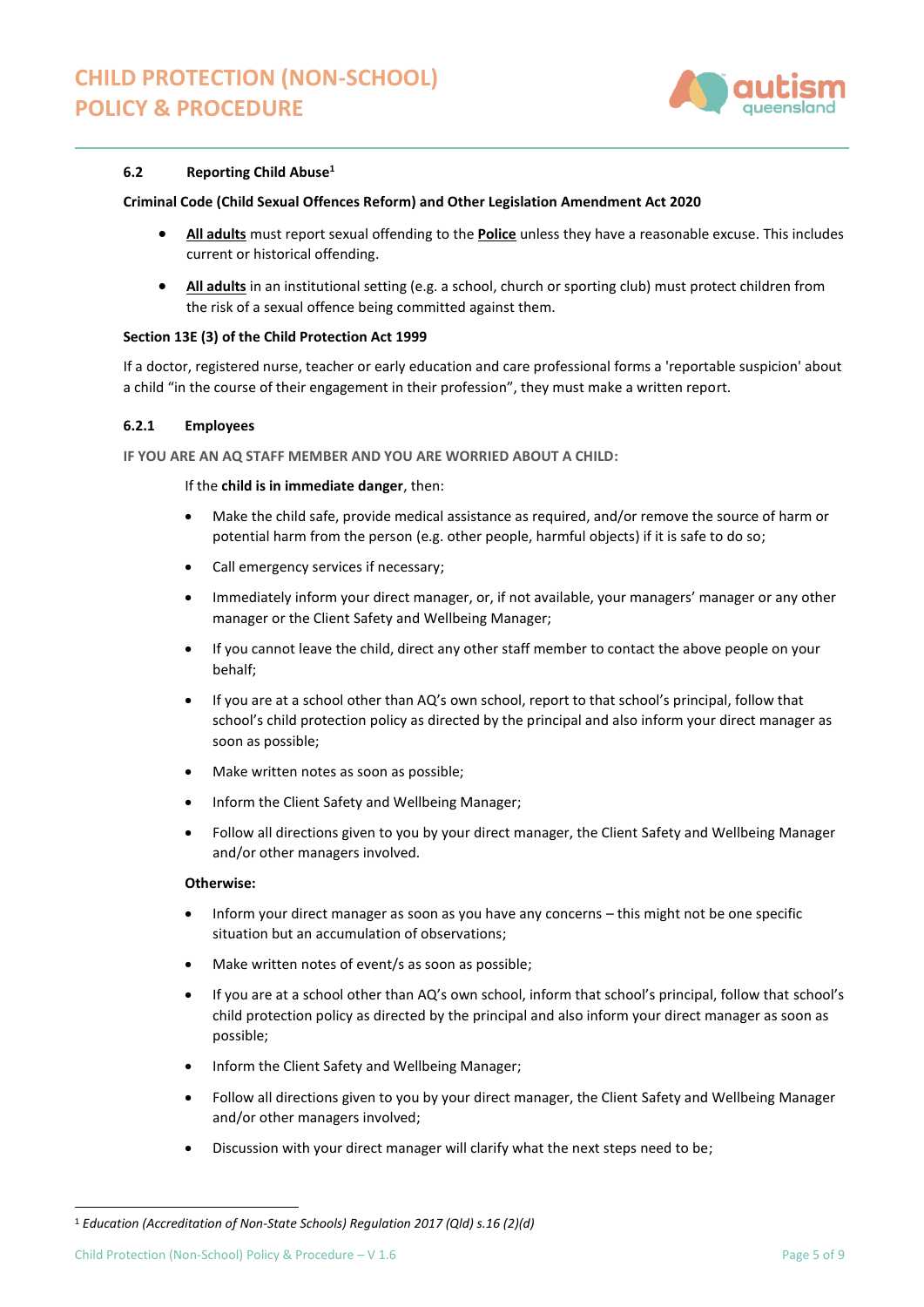

- It is highly likely that this will require you to complete an Incident Report (see *[Incident Management](https://autismqueenslandlimited.sharepoint.com/sites/AQQADocuments/All%20Documents/Incident%20Management%20Policy%20&%20Procedure.pdf)  [Policy & Procedure](https://autismqueenslandlimited.sharepoint.com/sites/AQQADocuments/All%20Documents/Incident%20Management%20Policy%20&%20Procedure.pdf)*);
- If it is determined that a report needs to be made to the Department of Child Safety, Youth & Women, then you will need to do this (as the person with the direct knowledge of what has occurred and the nature of the concerns), supported by your manager;
- If it is determined that a report needs to be made to the police, your direct manager or their manager will initiate this, and you will need to provide the necessary information to the police when requested;
- Ensure all subsequent events that occur:
	- o as a result of the incident; and/or
	- o as a result of AQ's actions in response to the incident; and/or
	- o seem to otherwise relate to the incident / your concerns

are communicated to your direct manager, the Client Safety and Wellbeing Manager and, where relevant, added to the Incident Report in the current AQ incident reporting system.

# **6.2.2 Managers**

**IF YOU ARE A MANAGER AND A STAFF MEMBER WHO DIRECTLY REPORTS TO YOU INFORMS YOU THAT THEY ARE WORRIED ABOUT A CHILD:**

- Ascertain whether **urgent action** is immediately required as per *[Incident Management Policy &](https://autismqueenslandlimited.sharepoint.com/sites/AQQADocuments/All%20Documents/Incident%20Management%20Policy%20&%20Procedure.pdf)  [Procedure.](https://autismqueenslandlimited.sharepoint.com/sites/AQQADocuments/All%20Documents/Incident%20Management%20Policy%20&%20Procedure.pdf)*
- If it is a **Critical Incident level 1** (see *[Incident Categories Guidelines](https://autismqueenslandlimited.sharepoint.com/sites/AQQADocuments/All%20Documents/Incident%20Categories%20Guidelines.pdf)* for detailed information on Critical Incident levels), verbally inform
	- o the CEO or another member of the Executive Leadership Team (ELT) as relevant, and
	- your direct manager as soon as it is possible to do so  $-$

this may require another staff member to contact those people on your behalf, if your continued attendance on the scene is required.

- If it is a **Critical Incident level 2,** verbally inform
	- o a member of the ELT and
	- o your direct manager

this may require another staff member to contact those people on your behalf, if your continued attendance on the scene is required.

- Inform the Client Safety and Wellbeing Manager.
- Follow all directions given to you by the CEO or ELT.
- For **all other incident levels**, direct communication to the CEO or ELT is not required, but
	- o you must inform the Client Safety and Wellbeing Manager or ensure that the staff member has done so.
- **For all incident levels**:
	- $\circ$  Gather further, more detailed verbal information from the staff member as soon as possible.
	- o Gather verbal information from other staff members where possible.
	- o Ensure the staff member/s have made written notes.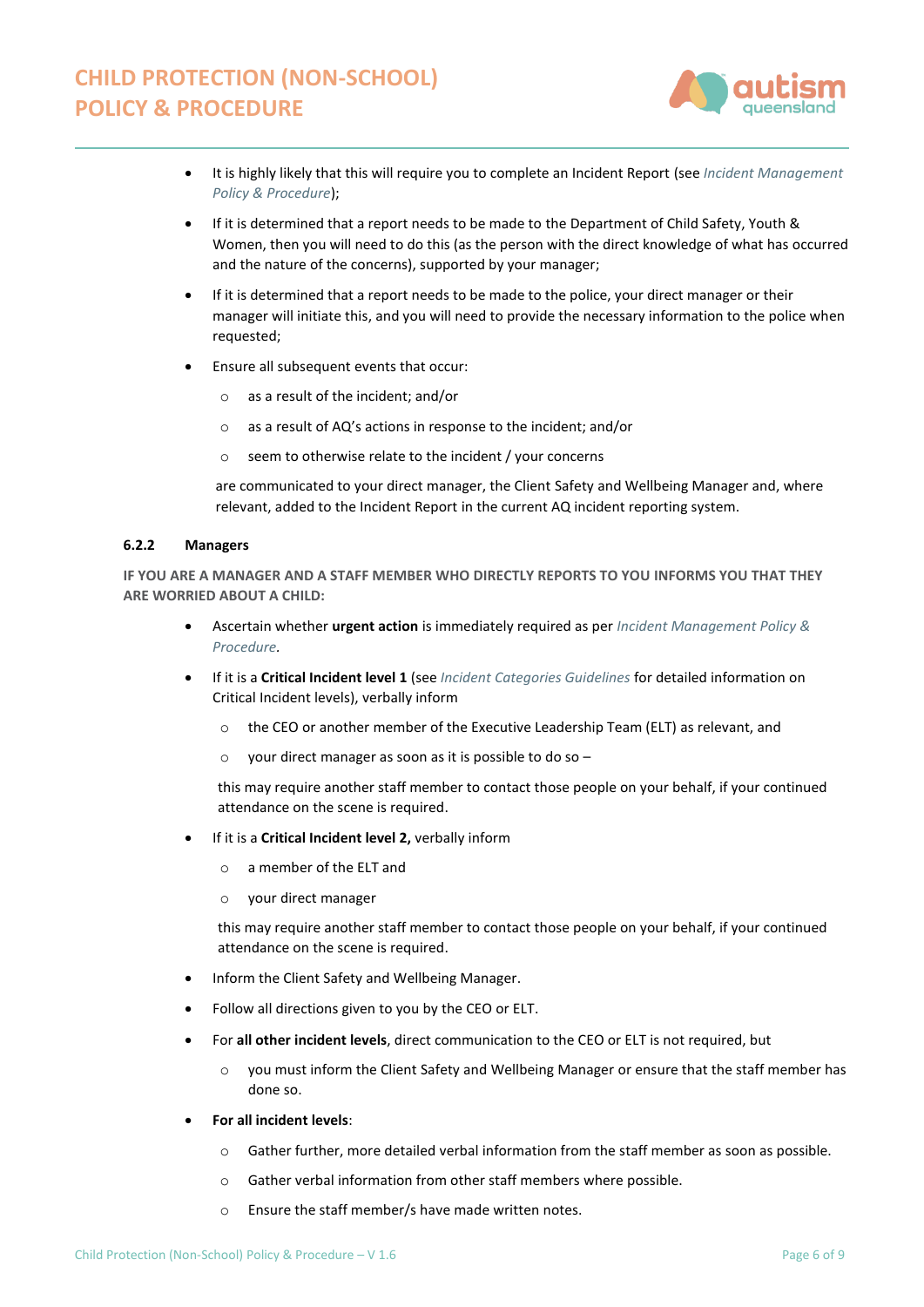

- o Make your own written notes as soon as possible.
- $\circ$  In collaboration with the staff member and the Client Safety and Wellbeing Manager, determine what the appropriate next steps will be.
- $\circ$  If it is determined that a report needs to be made to the police (required if concern is actual or suspected sexual abuse), you will need to do this as promptly as possible, and the staff member/s who reported the issue made aware that they will need to provide information to the police.
- If a report to the Department of Child Safety, Youth & Women is required, support and facilitate the staff member to do this (e.g. provide relief staffing to release the staff member, discuss the content of the report) before the end of the day.
- o If a report is being made to The Department of Child Safety or Police, consult with the Client Safety and Wellbeing Manager about informing the carer/s. The Client Safety and Wellbeing Manager will consult with your manager to ensure the carer/s are informed as appropriate.
- o Make provision for all staff involved to complete an incident report, if required, and other documentation before the end of the day (e.g. provide relief staffing to release the staff member/s).
- $\circ$  If the child is accessing the service using NDIS funding and the incident meets the NDIS Quality & Safeguard Commission ('the Commission') criteria as a reportable incident – that is that the harm came about as a consequence of AQ providing an NDIS-funded service to the child – make a report to the NDIS Commission within 24 hours of the occurrence of the incident (see *[https://www.ndiscommission.gov.au/providers/incident-management-and-reportable](https://www.ndiscommission.gov.au/providers/incident-management-and-reportable-incidents)[incidents](https://www.ndiscommission.gov.au/providers/incident-management-and-reportable-incidents)*), followed by a 5 day report.
- Support the child, the staff member/s and the child's family (if harm was caused by somebody other than the parents/carers) throughout the situation.
- **Ensure that all the above obligations have been carried out e.g.:**
	- o Incident Report has been satisfactorily completed and forwarded to you and the Client Safety and Wellbeing Manager;
	- o any further documentation has been added to the Incident Report;
	- o you have been provided with the necessary information to complete the 5-day report to the Commission;
	- o physical evidence has been provided (e.g., photos of bruises);
	- $\circ$  if, after investigation, it is confirmed that the perpetrator is an AQ staff member, a report is made to the appropriate professional registration board and HR.

#### **6.2.3 Client Safety and Wellbeing Manager**

# **IF YOU ARE THE CLIENT SAFETY AND WELLBEING MANAGER AND YOU ARE INFORMED BY A STAFF MEMBER OR THEIR DIRECT MANAGER THAT THEY ARE WORRIED ABOUT A CHILD:**

- If a staff member, check they have informed their direct manager.
- Discuss the concerns and ask for further information if necessary.
- Discuss whether a report to the police is needed and talk to the staff member and their manager about this process.
- Discuss whether a report to Child Safety is needed and talk to the staff member about this process if needed.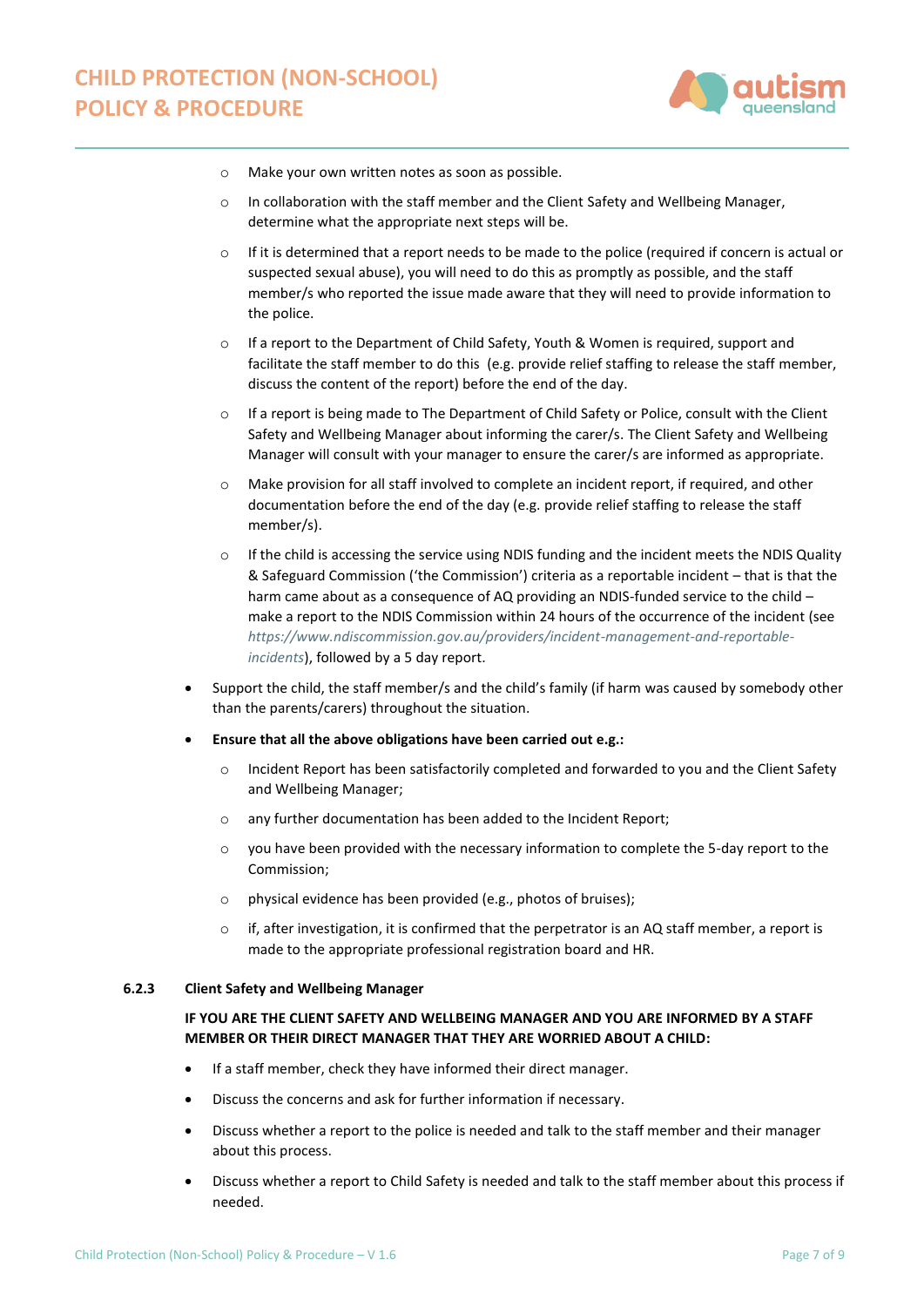

- Discuss whether a report to the Commission is needed and if so, that it is the direct manager who will need to upload this to the Commission portal.
- Check that the staff member/manager is aware of and addressing all requirements:
	- o Incident Report procedure and any associated documentation on the AQ database;
	- o Ongoing monitoring of staff member/s and situation;
	- o A report has been made to the NDIS Quality & Safeguards Commission, where necessary;
	- o Where the perpetrator is an AQ staff member, that a report to the relevant professional registration board has been made.

# **6.2.4 Chief Executive Officer will:**

- notify the Chair of the Board of Directors;
- ensure notification to the relevant insurance provider.

# **7.0 COMPLAINTS**

Suggestions of non-compliance with this Policy & Procedure may be submitted and will be managed in accordance with AQ's *[Complaints & Feedback Management Policy](https://autismqueenslandlimited.sharepoint.com/:b:/r/sites/AQQADocuments/All%20Documents/Complaints%20%26%20Feedback%20Management%20Policy.pdf?csf=1&web=1&e=kW3ADI)*.